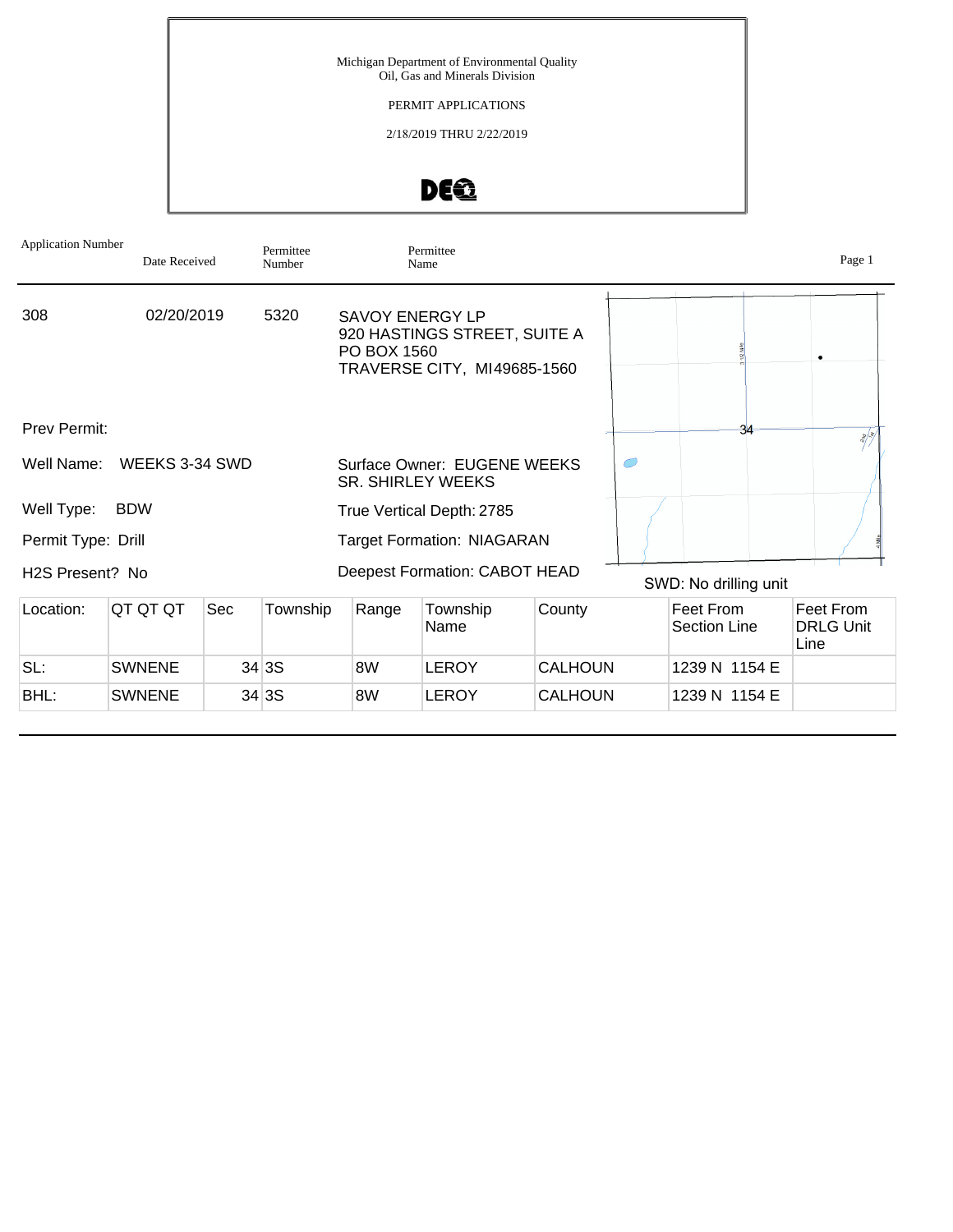Updated Permits

2/18/2019 THRU 2/22/2019

### DEQ

| Permit<br>the contract of the contract of the<br>Number | $\overline{\phantom{a}}$<br>Permittee<br>. .<br>Number | Permittee<br>Name | Page |
|---------------------------------------------------------|--------------------------------------------------------|-------------------|------|
|---------------------------------------------------------|--------------------------------------------------------|-------------------|------|

### **PLUGGING INSTRUCTIONS ISSUED:**

61372 5320 SAVOY ENERGY LP 920 HASTINGS STREET, SUITE A PO BOX 1560 TRAVERSE CITY, MI49685-1560

API Well Number: 21-025-62005-00-00

Well Name: WEEKS 2-34

Plug Inst. Issue Date: 10/27/2018

| Location | <b>IOT OT OT</b> |    | <b>Sec Township</b> | Range | Township Name | County          | Feet From Section<br>Line | <b>IFeet From DRLG</b><br>l Unit |
|----------|------------------|----|---------------------|-------|---------------|-----------------|---------------------------|----------------------------------|
| SL:      | <b>SESENE</b>    | 34 | 3S                  | 8W    | LEROY         | <b>ICALHOUN</b> | 2096 N 250 E              |                                  |
| BHL:     | <b>ISESENE</b>   | 34 | 3S                  | 8W    | LEROY         | <b>CALHOUN</b>  | 2096 N 250 E              | 1560 S 412 W                     |

Comment: App. to P&A expires 10/27/19.

61384 70

TRENDWELL ENERGY **CORPORATION** 10 E BRIDGE ST STE 200 PO BOX 560 ROCKFORD, MI 49341

API Well Number: 21-139-62000-00-00

Well Name: RIVER RIDGE FARMS 1-27

Plug Inst. Issue Date: 1/24/2019

| Location | <b>IOT OT OT</b> | <b>Sec Township</b> | Range | Township Name  | County        | <b>Feet From Section</b><br>Line | <b>Feet From DRLG</b><br>Unit |
|----------|------------------|---------------------|-------|----------------|---------------|----------------------------------|-------------------------------|
| ISL:     | <b>ISWNESW</b>   | $27$ 8N             | 14W   | <b>POLKTON</b> | IOTTAWA       | 1550 S 1740 W                    | 11114 N 937 E                 |
| BHL:     | <b>ISWNESW</b>   | $27$ 8N             | 14W   | <b>POLKTON</b> | <b>OTTAWA</b> | 1550 S 1740 W                    | 1114 N 937 E                  |

Comment: App. to P&A expires 1/24/20.

<u>. . . . . . . . . . . . .</u>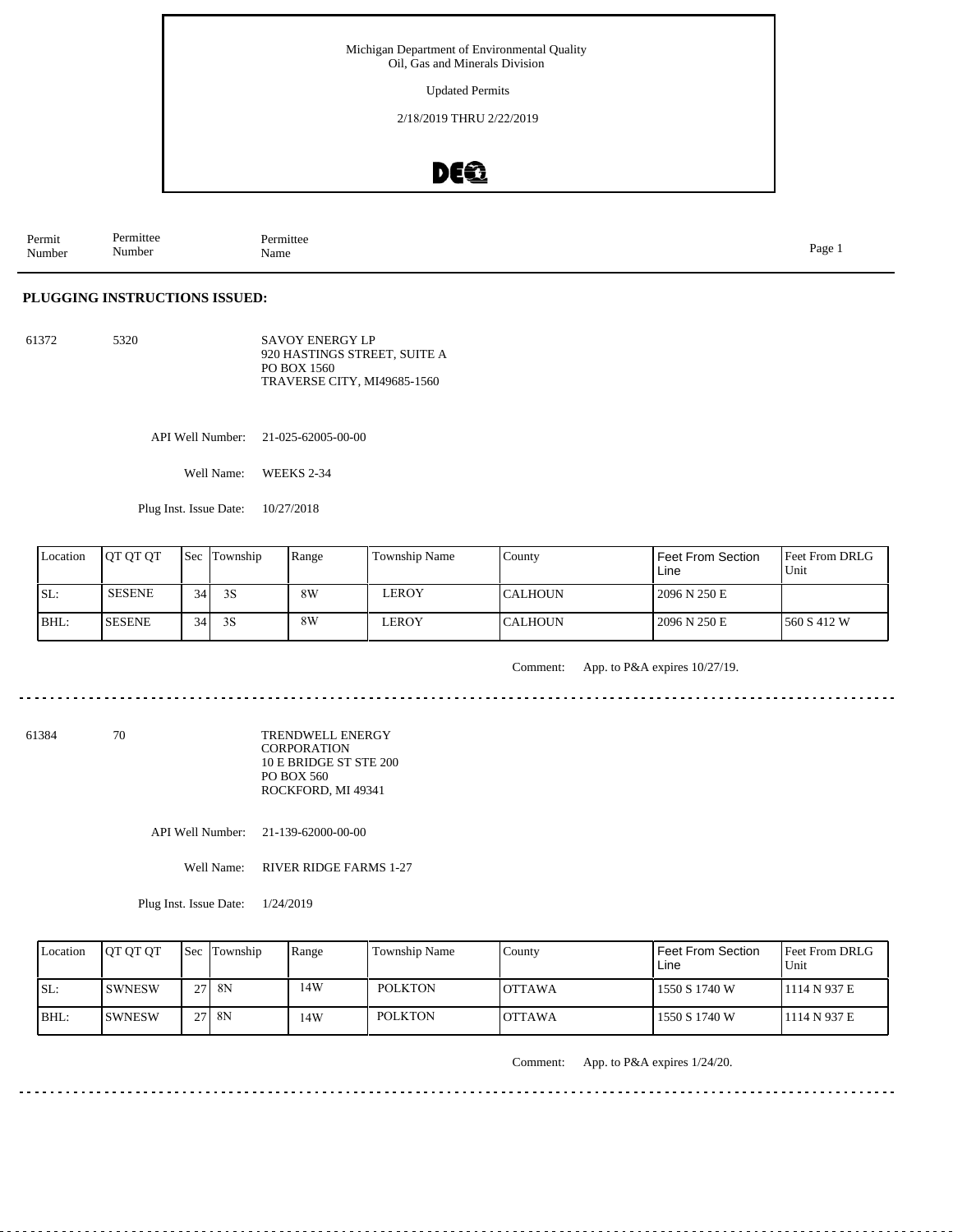Updated Permits

2/18/2019 THRU 2/22/2019

### DEQ

Permit Number Permittee Number Permittee<br>Name Page 2<br>Name

### **RECORD OF WELL PLUGGING:**

61372 5320 SAVOY ENERGY LP 920 HASTINGS STREET, SUITE A PO BOX 1560 TRAVERSE CITY, MI49685-1560

API Well Number: 21-025-62005-00-00

Well Name: WEEKS 2-34

Plugging Date: 10/28/2018

| Location | <b>JOT OT OT</b> | <b>Sec Township</b> | Range | <b>Township Name</b> | County          | Feet From Section<br>Line | Feet From DRLG<br>Unit |
|----------|------------------|---------------------|-------|----------------------|-----------------|---------------------------|------------------------|
| SL:      | <b>SESENE</b>    | $34$ 3S             | 8W    | LEROY                | <b>ICALHOUN</b> | 2096 N 250 E              |                        |
| BHL:     | <b>ISESENE</b>   | $34$ 3S             | 8W    | LEROY                | <b>CALHOUN</b>  | 2096 N 250 E              | 1560 S 412 W           |

### **APPLICATIONS TO CHANGE WELL STATUS:**

13390 491

CONSUMERS ENERGY CO

1945 W PARNALL RD JACKSON, MI 49201

API Well Number: 21-035-13390-00-00

Well Name: MICHIGAN GAS STORAGE CO 318

Approval Date: 1/16/2019

| 19 <sub>20</sub> N<br>SL:<br>CNSESE<br>16W<br>1660 S 660 E<br><b>ICLARE</b><br>660 S 660 E<br><b>WINTERFIELD</b> | Location | <b>OT OT OT</b> | Sec | Township | Range | Township Name | County | Feet From Section<br>Line | <b>Feet From DRLG</b><br>Unit |
|------------------------------------------------------------------------------------------------------------------|----------|-----------------|-----|----------|-------|---------------|--------|---------------------------|-------------------------------|
|                                                                                                                  |          |                 |     |          |       |               |        |                           |                               |

| Proposed<br>Rework. | $\cdot$ ) $W^-$<br>Plugback<br>ouv n | :omment | OWS.<br>. 1350' and return well back<br>AC.<br>s to plugback to .<br>service |
|---------------------|--------------------------------------|---------|------------------------------------------------------------------------------|
|                     |                                      |         | /16/20<br>expires                                                            |
| _________           |                                      |         |                                                                              |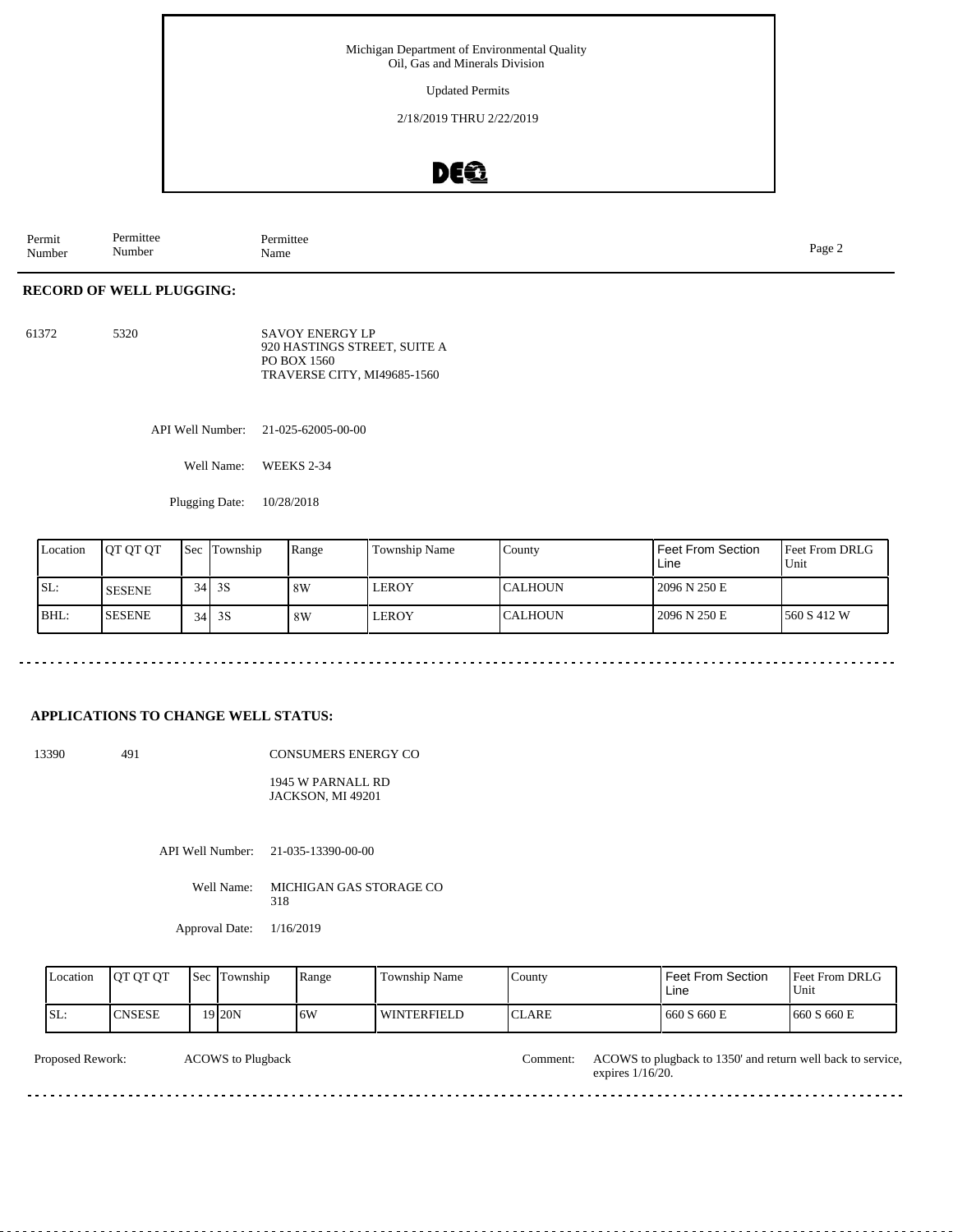Updated Permits

2/18/2019 THRU 2/22/2019

## DE®

| Permit<br>Number | Permittee<br>Number |     | Permittee<br>Name        |                                                               |                    |              |                                                                                 | Page 3                 |
|------------------|---------------------|-----|--------------------------|---------------------------------------------------------------|--------------------|--------------|---------------------------------------------------------------------------------|------------------------|
| 13416            | 491                 |     |                          | <b>CONSUMERS ENERGY CO</b>                                    |                    |              |                                                                                 |                        |
|                  |                     |     |                          | 1945 W PARNALL RD<br>JACKSON, MI 49201                        |                    |              |                                                                                 |                        |
|                  |                     |     | API Well Number:         | 21-035-13416-00-00                                            |                    |              |                                                                                 |                        |
|                  |                     |     | Well Name:<br>330        | MICHIGAN GAS STORAGE CO                                       |                    |              |                                                                                 |                        |
|                  |                     |     | Approval Date:           | 1/14/2019                                                     |                    |              |                                                                                 |                        |
| Location         | QT QT QT            |     | Sec Township             | Range                                                         | Township Name      | County       | Feet From Section<br>Line                                                       | Feet From DRLG<br>Unit |
| SL:              | <b>CNNENW</b>       |     | 30 20N                   | 6W                                                            | <b>WINTERFIELD</b> | <b>CLARE</b> | 660 N 660 E                                                                     | 660 N 660 E            |
| Proposed Rework: |                     |     | <b>ACOWS</b> to Plugback |                                                               |                    | Comment:     | ACOWS to plugback to 1365' and return well back to service,<br>expires 1/16/20. |                        |
| 14322            | 491                 |     |                          | CONSUMERS ENERGY CO<br>1945 W PARNALL RD<br>JACKSON, MI 49201 |                    |              |                                                                                 |                        |
|                  |                     |     | API Well Number:         | 21-035-14322-00-00                                            |                    |              |                                                                                 |                        |
|                  |                     |     | Well Name:<br>395        | MICHIGAN GAS STORAGE CO                                       |                    |              |                                                                                 |                        |
|                  |                     |     | Approval Date:           | 2/1/2019                                                      |                    |              |                                                                                 |                        |
| Location         | QT QT QT            | Sec | Township                 | Range                                                         | Township Name      | County       | <b>Feet From Section</b><br>Line                                                | Feet From DRLG<br>Unit |
| SL:              | <b>CNNENW</b>       |     | 6 19N                    | 6W                                                            | <b>REDDING</b>     | <b>CLARE</b> | 660 N 660 E                                                                     | 660 N 660 E            |

ACOWS to Plugback Comment: Proposed Rework: ACOWS to plugback to 1310' and return well back to service, expires 1/16/20. <u>. . . . . . . . . . .</u> <u>. . . . . . . . . . . . .</u>  $\sim$   $\sim$   $\sim$ <u>. . . . . . . . . . . . . . . . . .</u>  $\sim$   $\sim$   $\sim$   $\sim$   $\sim$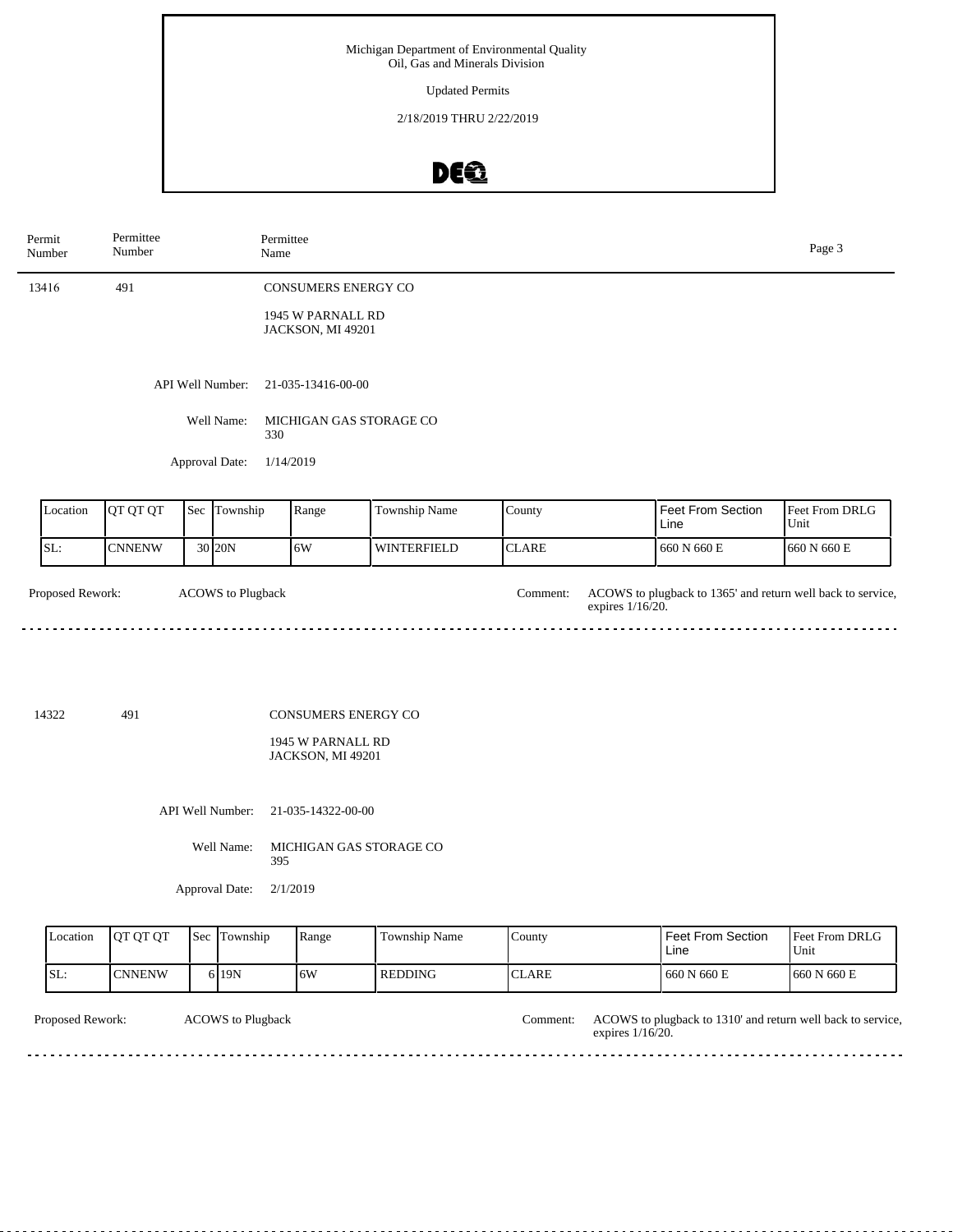Updated Permits

2/18/2019 THRU 2/22/2019

# DE®

| Permit<br>Number | Permittee<br>Number |                          | Permittee<br>Name                      |                    |                              |                                                             | Page 4                 |
|------------------|---------------------|--------------------------|----------------------------------------|--------------------|------------------------------|-------------------------------------------------------------|------------------------|
| 20971            | 491                 |                          | <b>CONSUMERS ENERGY CO</b>             |                    |                              |                                                             |                        |
|                  |                     |                          | 1945 W PARNALL RD<br>JACKSON, MI 49201 |                    |                              |                                                             |                        |
|                  |                     | API Well Number:         | 21-035-20971-00-00                     |                    |                              |                                                             |                        |
|                  |                     | Well Name:               | M G S C 947                            |                    |                              |                                                             |                        |
|                  |                     | Approval Date:           | 2/20/2019                              |                    |                              |                                                             |                        |
| Location         | QT QT QT            | Sec Township             | Range                                  | Township Name      | County                       | Feet From Section<br>Line                                   | Feet From DRLG<br>Unit |
| SL:              | <b>SESWSW</b>       | 30 20N                   | 6W                                     | <b>WINTERFIELD</b> | <b>CLARE</b>                 | 165 S 1140 W                                                | 132 S 1140 W           |
| Proposed Rework: |                     | <b>ACOWS</b> to Plugback |                                        |                    | Comment:<br>expires 1/16/20. | ACOWS to plugback to 1320' and return well back to service, |                        |
| 13424            | 491                 |                          | CONSUMERS ENERGY CO                    |                    |                              |                                                             |                        |
|                  |                     |                          | 1945 W PARNALL RD<br>JACKSON, MI 49201 |                    |                              |                                                             |                        |
|                  |                     | API Well Number:         | 21-133-13424-00-00                     |                    |                              |                                                             |                        |
|                  |                     | Well Name:               | MICHIGAN GAS STORAGE CO<br>324         |                    |                              |                                                             |                        |
|                  |                     | Approval Date:           | 1/16/2019                              |                    |                              |                                                             |                        |

| Location                | <b>OT OT OT</b> | Sec Township             | Range | Township Name | <b>County</b>  |                     | Feet From Section<br>l Line                                 | Feet From DRLG<br>Unit |
|-------------------------|-----------------|--------------------------|-------|---------------|----------------|---------------------|-------------------------------------------------------------|------------------------|
| SL:                     | <b>ICNSENE</b>  | 25 20N                   | l7W   | <b>MARION</b> | <b>OSCEOLA</b> |                     | 760 S 660 E                                                 | 1760 S 660 E           |
| <b>Proposed Rework:</b> |                 | <b>ACOWS</b> to Plugback |       |               | Comment:       | expires $1/16/20$ . | ACOWS to plugback to 1350' and return well back to service, |                        |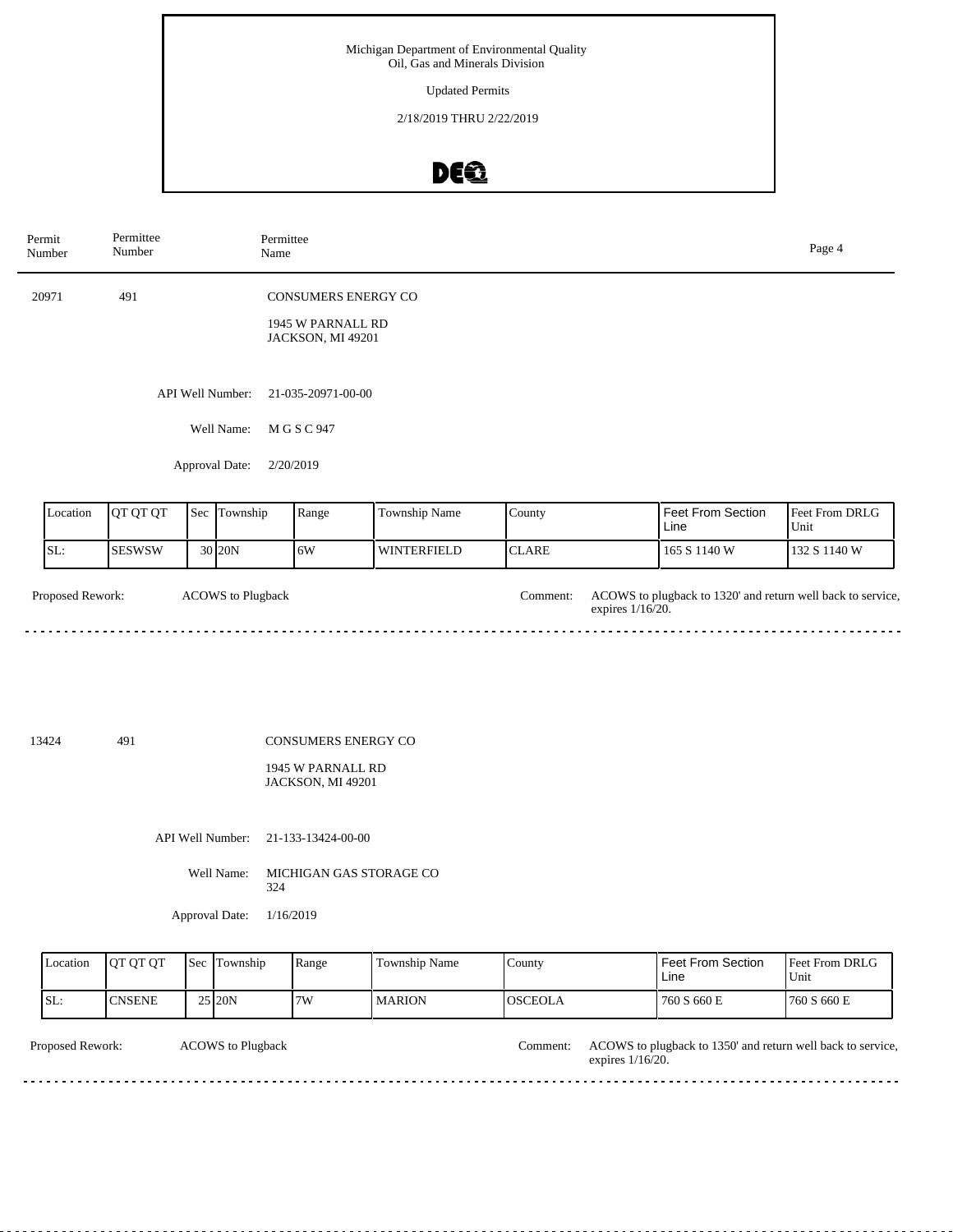Updated Permits

2/18/2019 THRU 2/22/2019

### DEQ

Permit Number Permittee Number Permittee<br>Name Name Page 5

### **RECORD OF CHANGE OF WELL STATUS:**

39748 6310

CORE ENERGY LLC

1011 NOTEWARE DRIVE TRAVERSE CITY, MI49686

API Well Number: 21-137-39748-00-00

Well Name: JANIK & STRAPPAZON 3-14

Change Date: 1/31/2019

| Location | <b>OT OT OT</b> | <b>Sec</b> | Township | Range | <b>Township Name</b> | County         | Feet From Section<br>Line | Feet From DRLG<br>Unit |
|----------|-----------------|------------|----------|-------|----------------------|----------------|---------------------------|------------------------|
| SL:      | ISENWSW         |            | $14$ 30N | 3W    | <b>BAGLEY</b>        | <b>IOTSEGO</b> | 1855 N 1250 W             | 460 S 1250 W           |

| <b>Proposed Rework:</b> | Reworked to Oil Producing Well | `omment:- | RCOWS for converting from an observation well to an oil<br>weli. |
|-------------------------|--------------------------------|-----------|------------------------------------------------------------------|
|                         |                                |           |                                                                  |

#### **PERMIT TERMINATIONS:**

61067 6559 TRIMONT ENERGY MICHIGAN LLC 1305 GRANDVIEW AVE, SUITE 450

PITTSBURGH, PA 15221

API Well Number: 21-101-35479-01-00

Well Name: GILLESPIE 4-36A

Termination Date: 2/21/2019

| SL:<br><b>SENESW</b><br>36 <sub>22N</sub><br>17W<br>1934 S 2232 W<br><b>MANISTEE</b><br><b>MANISTEE</b><br>36 <sub>22N</sub><br>IBHL:<br>17W<br><b>INWNESW</b><br><b>MANISTEE</b><br><b>MANISTEE</b><br>1480 N 499 W<br>2186 S 1798 W | Location | <b>OT QT QT</b> | <b>Sec Township</b> | Range | Township Name | County | Feet From Section<br>Line | <b>Feet From DRLG</b><br>Unit |
|---------------------------------------------------------------------------------------------------------------------------------------------------------------------------------------------------------------------------------------|----------|-----------------|---------------------|-------|---------------|--------|---------------------------|-------------------------------|
|                                                                                                                                                                                                                                       |          |                 |                     |       |               |        |                           |                               |
|                                                                                                                                                                                                                                       |          |                 |                     |       |               |        |                           |                               |